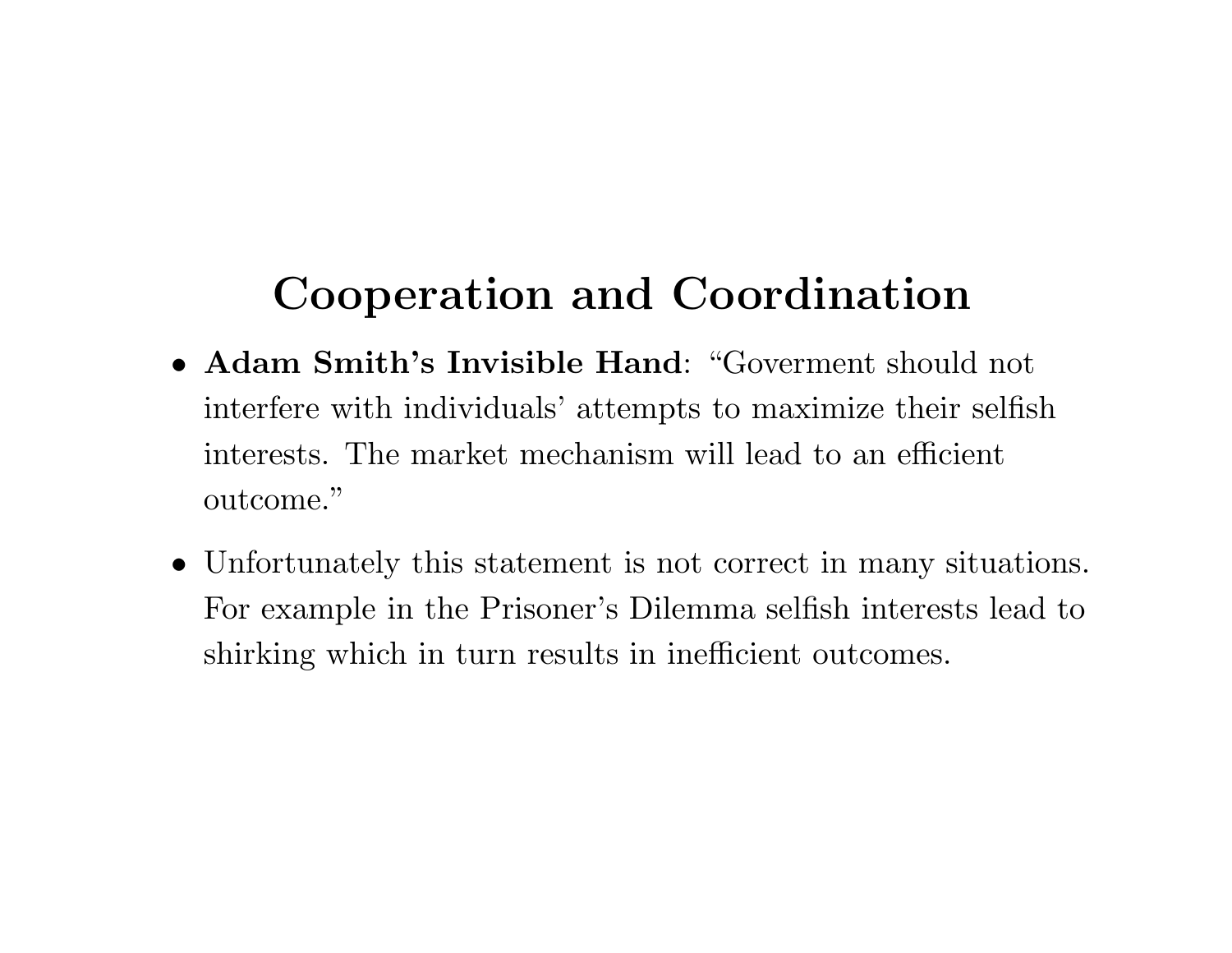The following is Adam Smith's reasoning: When I buy <sup>a</sup> good, say <sup>a</sup> loaf of bread, I am using valuable resources to the society. I do not overuse these resources; because:

- I buy the loaf only if it's value to me exceeds it's price.
- In <sup>a</sup> competitive market the price equals the cost of these resources; the baker will not sell it to me unless he covers the cost and the competition will not allow him to charge more.
- Therefore I buy the loaf only if it's value to me exceeds it's cost to society and hence market mechanism leads me to buy it just at the right amount.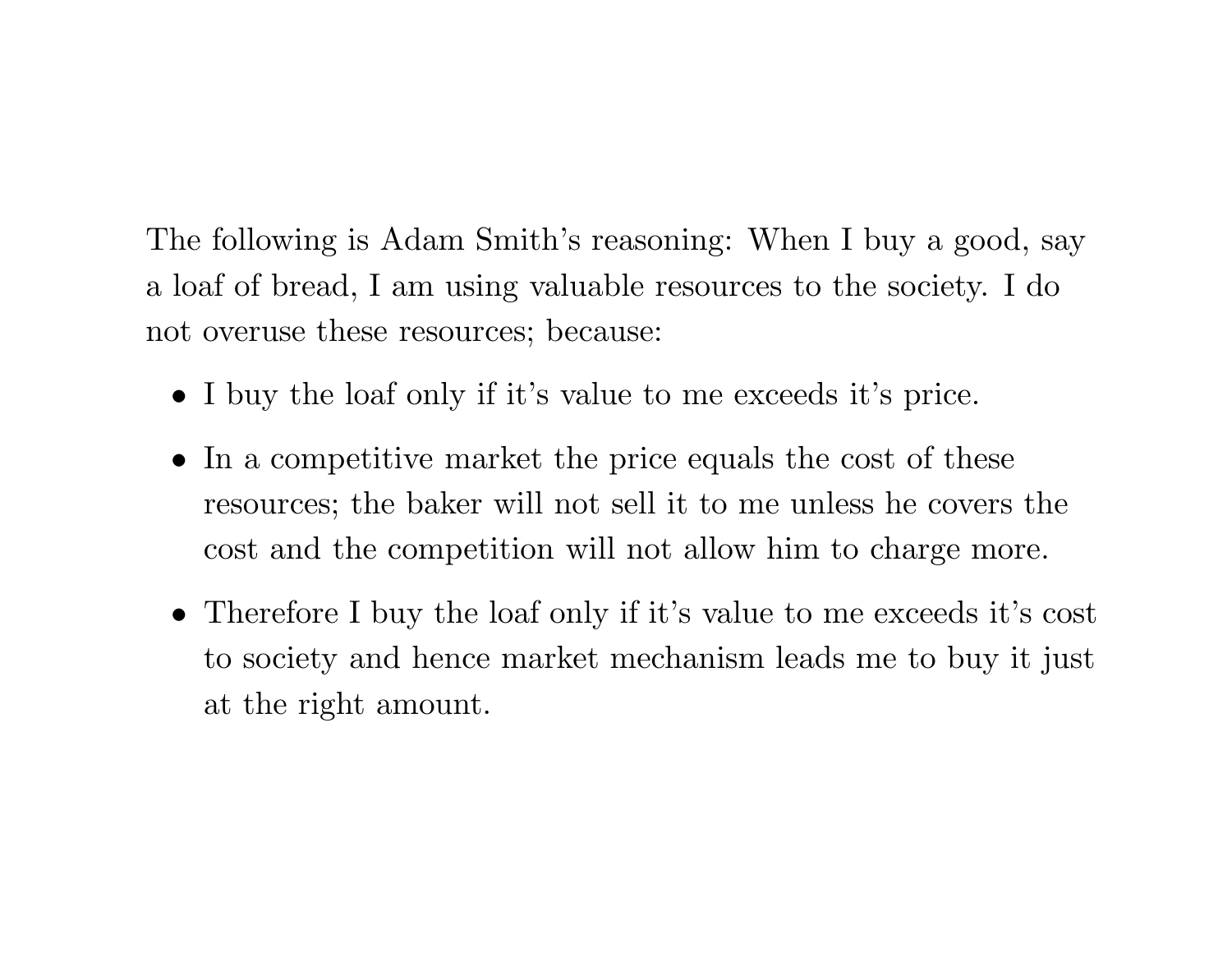• There are several points missing in this argument: Most notably not every market is perfectly competitive and moreover we may not have <sup>a</sup> market for every good that we consume. Factory's are rarely charged for using up clean air or water, nor they are compensated for training <sup>a</sup> worker who may later quit the job and work somewhere else.

In the Prisoner's Dilemma when one of the prisoners confess, he harms the other one but he is not fined for that.

• Adam Smith's invisible hand can fail in many ways (especially in <sup>a</sup> world with externalities). Everyone might do the individually best thing but that may lead to <sup>a</sup> poor outcome for the whole society. Some of these inefficiencies may be handled with social policies and others not.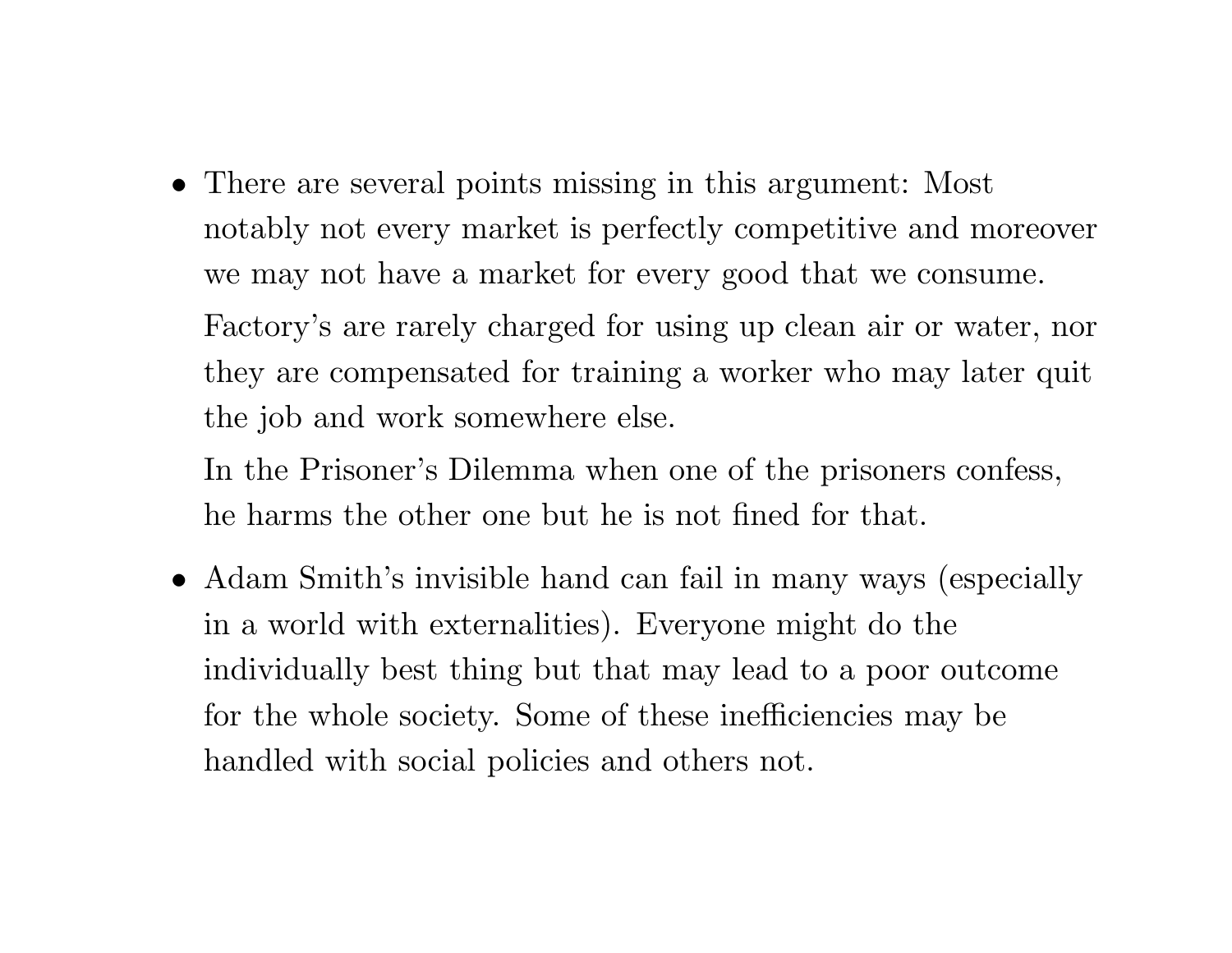**Example:** For simplicity suppose that there are two means of transportation for commuting between Berkeley and San Fransisco:

- Bay Bridge: It takes 20 minutes if there is no one else using the bridge and 10 minutes delay for every 2000 people.
- Bay Area Rapid Transit (BART): <sup>40</sup> minutes no matter what.

Suppose for simplicity that there are 10,000 commuters and they all care for minimizing the commuting time.

*Question*: How will the 10,000 commuters be distributed between the two routes?

*Answer*: 40% will drive and 60% will take the BART.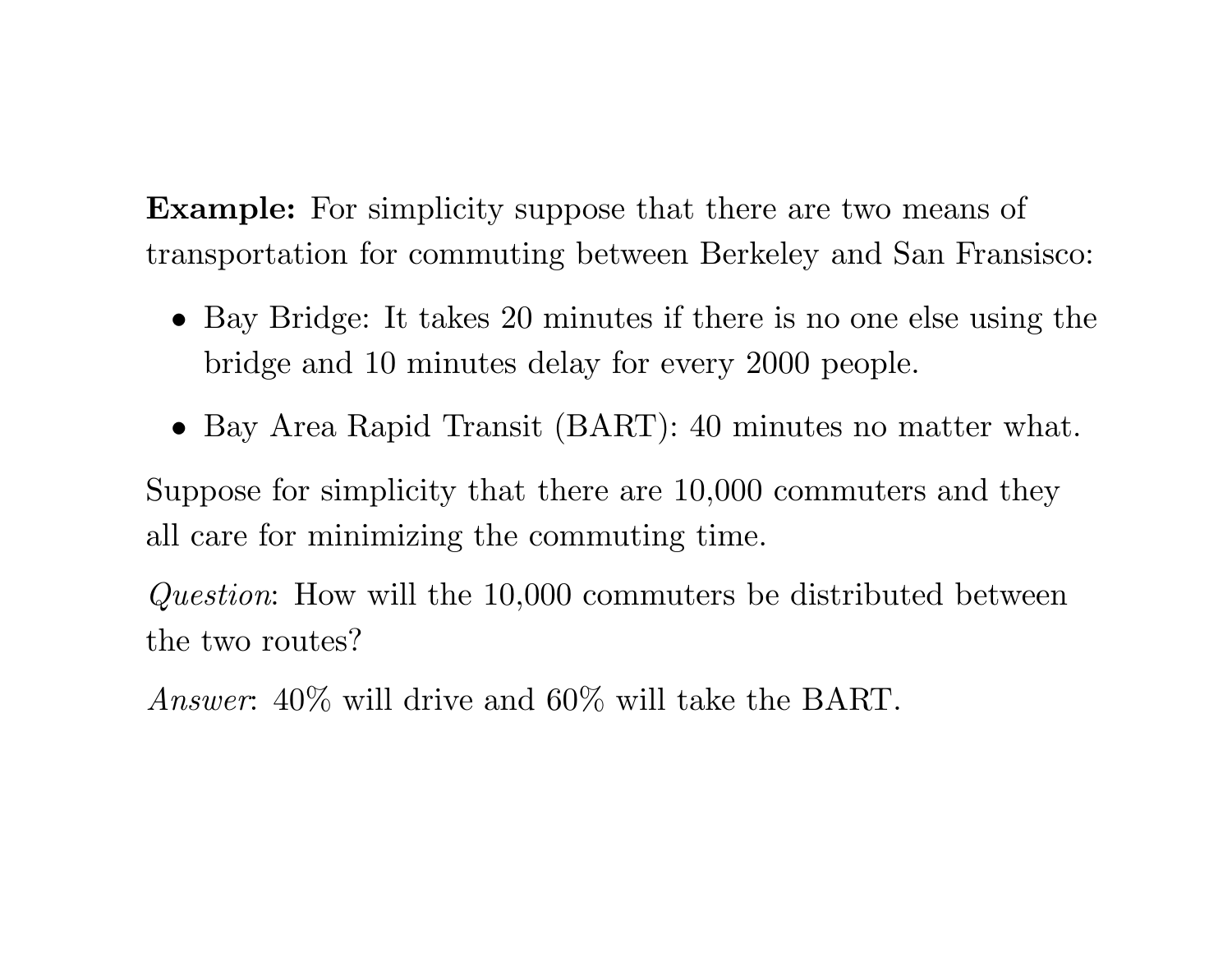

- If less commuters drive then some BART users will realize that they can save time by driving.
- If more commuters drive then some of them will realize that they can save time by using the BART.
- Is this distribution efficient? NO!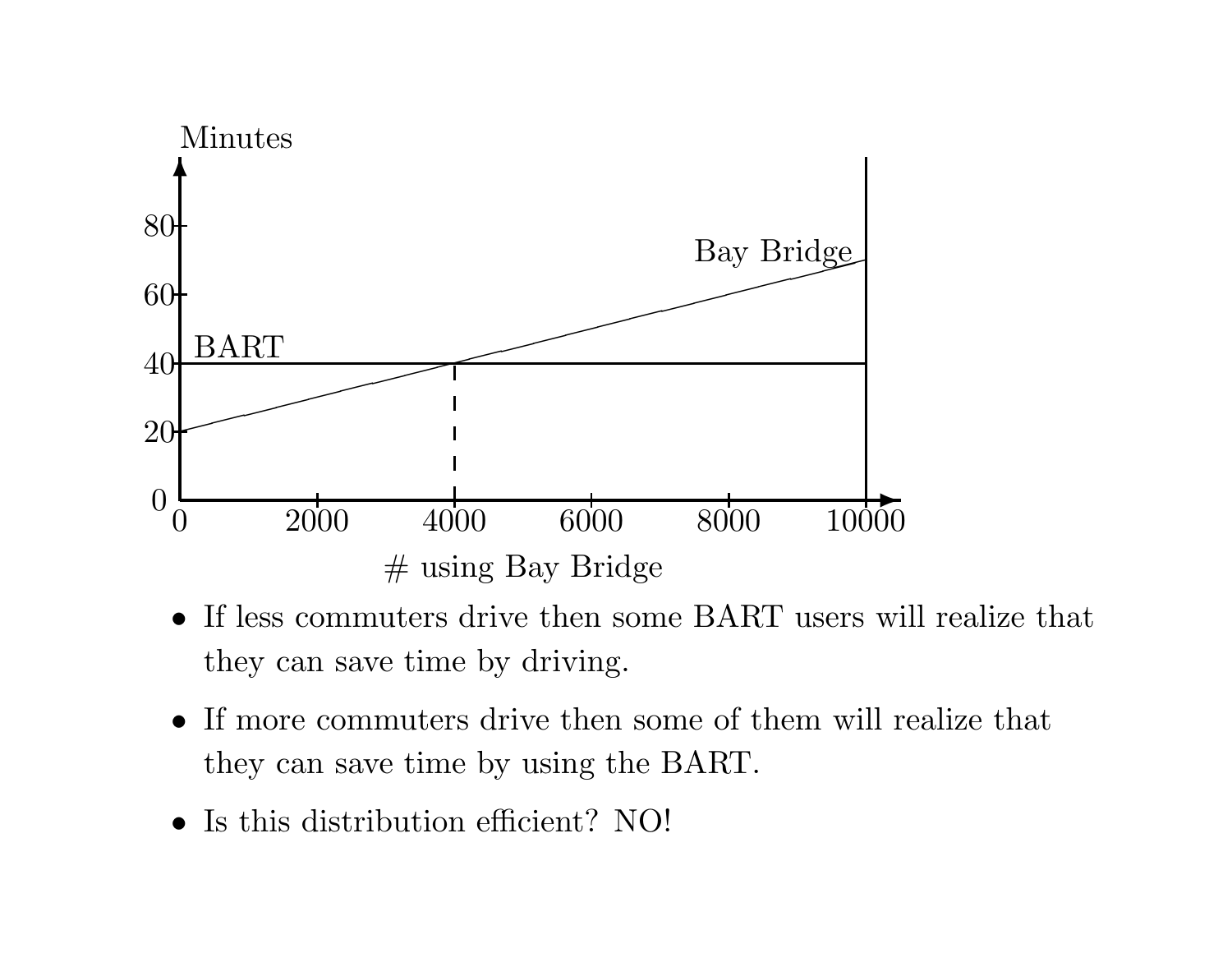- Suppose we reduce the number of drivers to 2000. Then commuting takes 30 minutes for them and 40 minutes for everyone else. Therefore we can save  $2000\times10$  =  $20{,}000$ person-minutes.
- Externalities cause the inefficiency: When someone drives he/she inflicts <sup>a</sup> cost on every other driver for which he/she is not liable for. There are several ways to attack this problem:
	- 2000 licences for driving may be issued and rotated.
	- **–** For simplicity suppose each hour is worth \$12 so that each 10 minutes is worth \$2. Then by setting the toll of the Bay Bridge \$2 above the BART rate can achieve the efficient mix.
	- **–**– Sell the Bay Bridge. The owner will maximize profits by maximizing the minutes saved.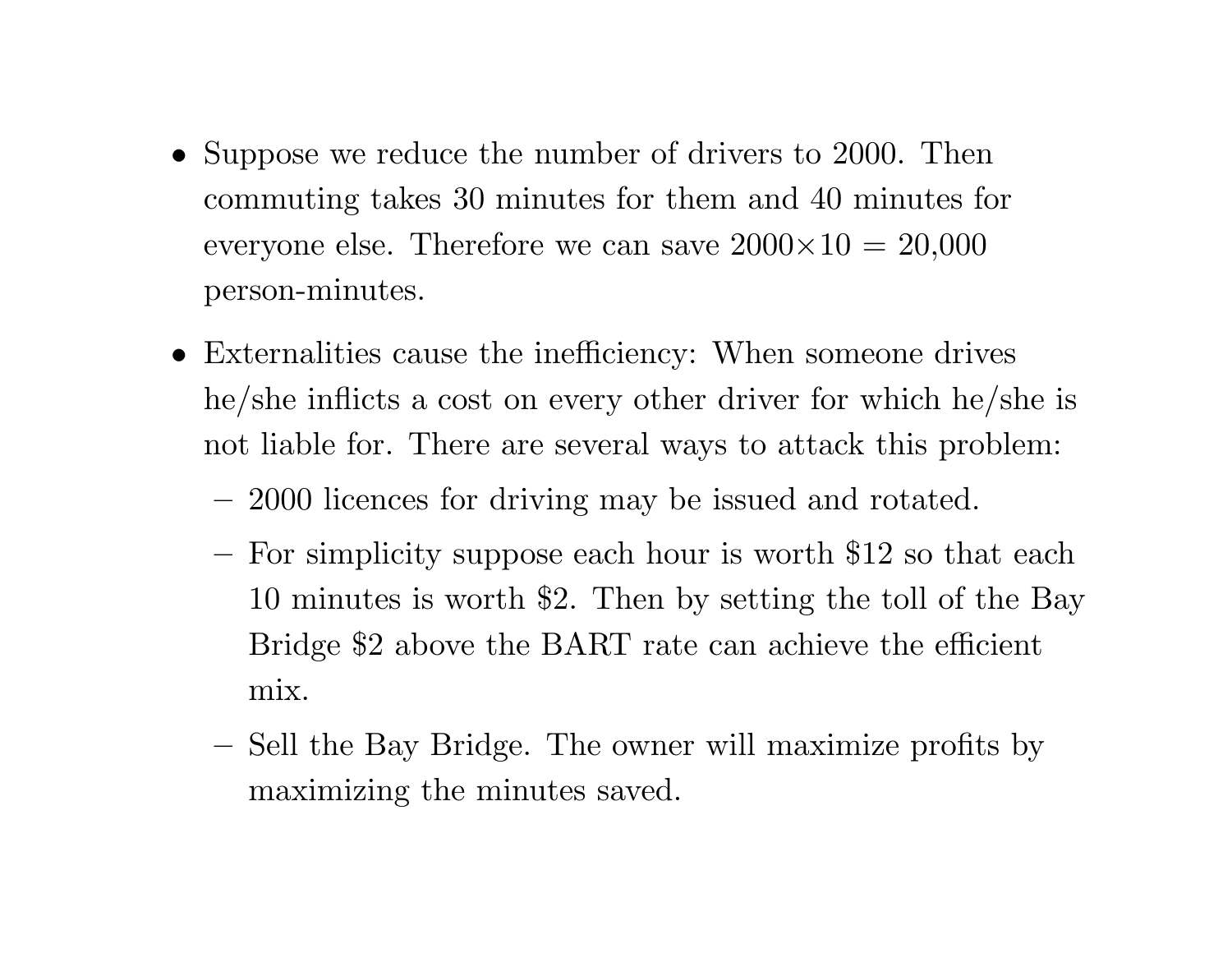**Example:** Suppose there is <sup>a</sup> large number of drivers in <sup>a</sup> city. Every driver has the following utility function over driving:

$$
u = 30 - t^2 + 8t - 4t_o
$$

where

- <sup>t</sup>: the number of hours of own driving
- <sup>t</sup>*o*: average hours of driving by the others

Since you cannot control the hours others drive, you will maximize the utility with appropriate choice of  $t$ . To do that you should differentiate your utility function with respect to <sup>t</sup> and equate that to 0.

$$
\frac{\partial u}{\partial t} = -2t + 8 = 0 \Longrightarrow t = 4
$$

Therefore you (and everyone else) will drive <sup>4</sup> hours every day and have <sup>a</sup> utility of

$$
u = 30 - 4^2 + 8 \times 4 - 4 \times 4 = 30
$$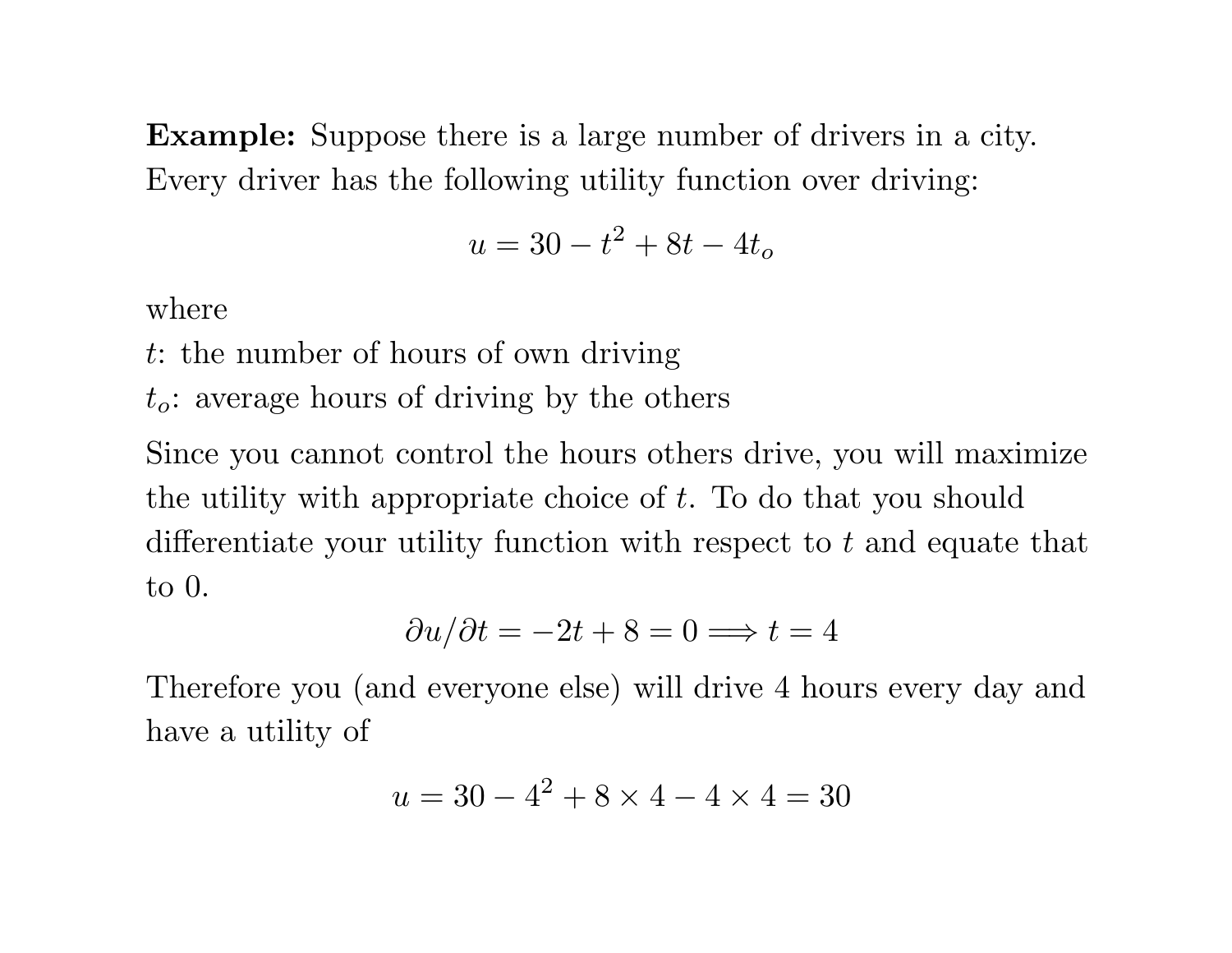This is not efficient. Suppose everyone drives <sup>3</sup> hours/day. Then the utility for everyone is

$$
u = 30 - 3^2 + 8 \times 3 - 4 \times 3 = 33
$$

What is the most efficient hours to drive? Suppose everyone collectively agreed to drive <sup>s</sup> hours/day. We should maximize the utility which reduces to

$$
u = 30 - s^2 + 8s - 4s = 30 - s^2 + 4s
$$

Differentiating this with respect to s and equating to 0 we obtain:

$$
\frac{\partial u}{\partial s} = -2s + 4 = 0 \Longrightarrow s = 2
$$

Therefore the most efficient hours to drive is 2 hours. In this case every drivers utility is

$$
u = 30 - 2^2 + 4 \times 2 = 34
$$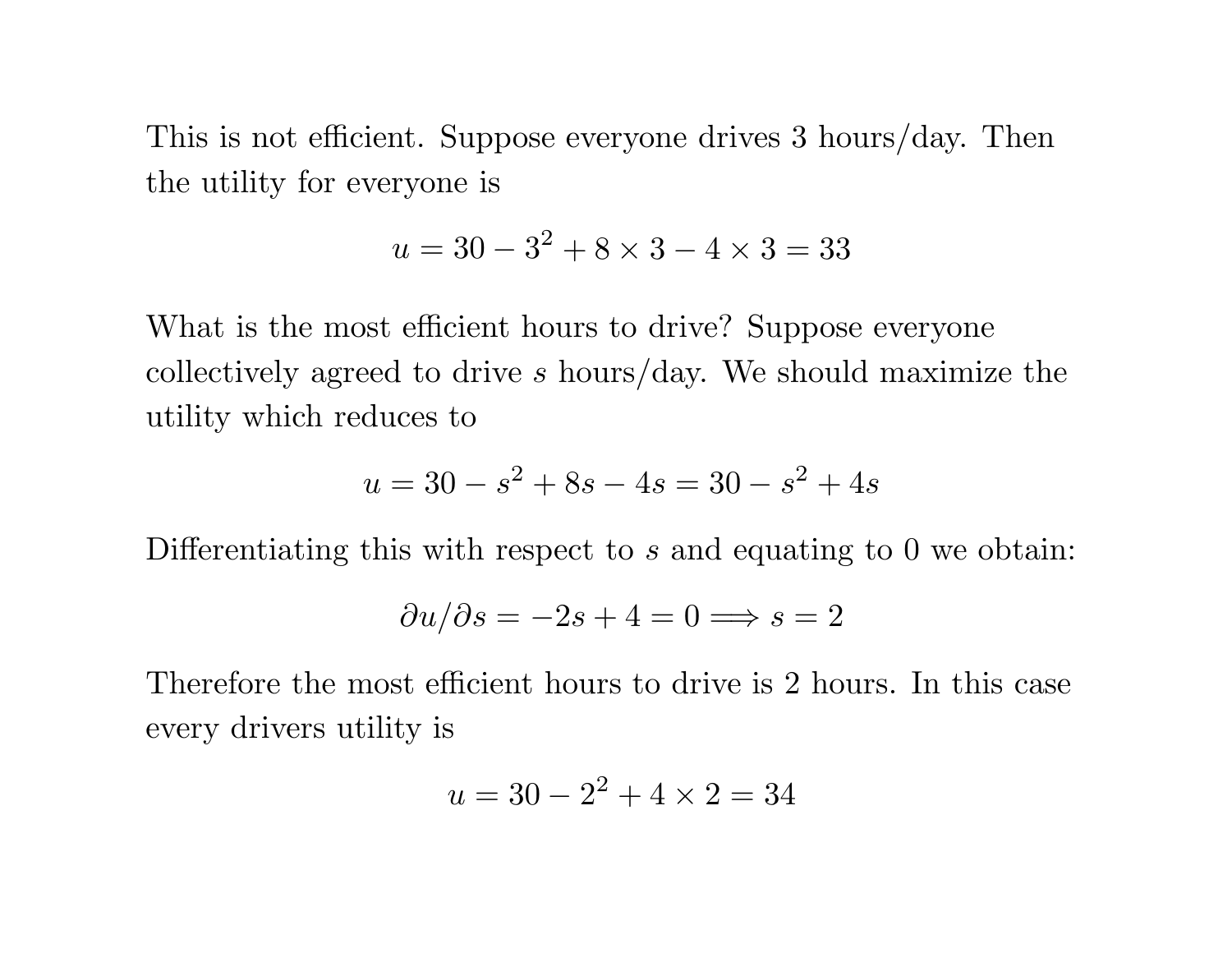**Example:** Consider a driver who tries to decide how fast to drive and in particular whether to abide by the speed-limit or not. Consider <sup>a</sup> situation where almost nobody abides by the speed limit. Then one may be tempted to drive faster for the following two reasons:

- Some experts argue that the safest speed is the speed of the flow of the traffic,
- Chances of getting <sup>a</sup> ticket are small.

As more and more people become law abiding both reasons vanish. Therefore as the percentage of the drivers abiding by the speed-limit increases, the payoff from speeding decreases and the payoff from obeying the speed-limit increases.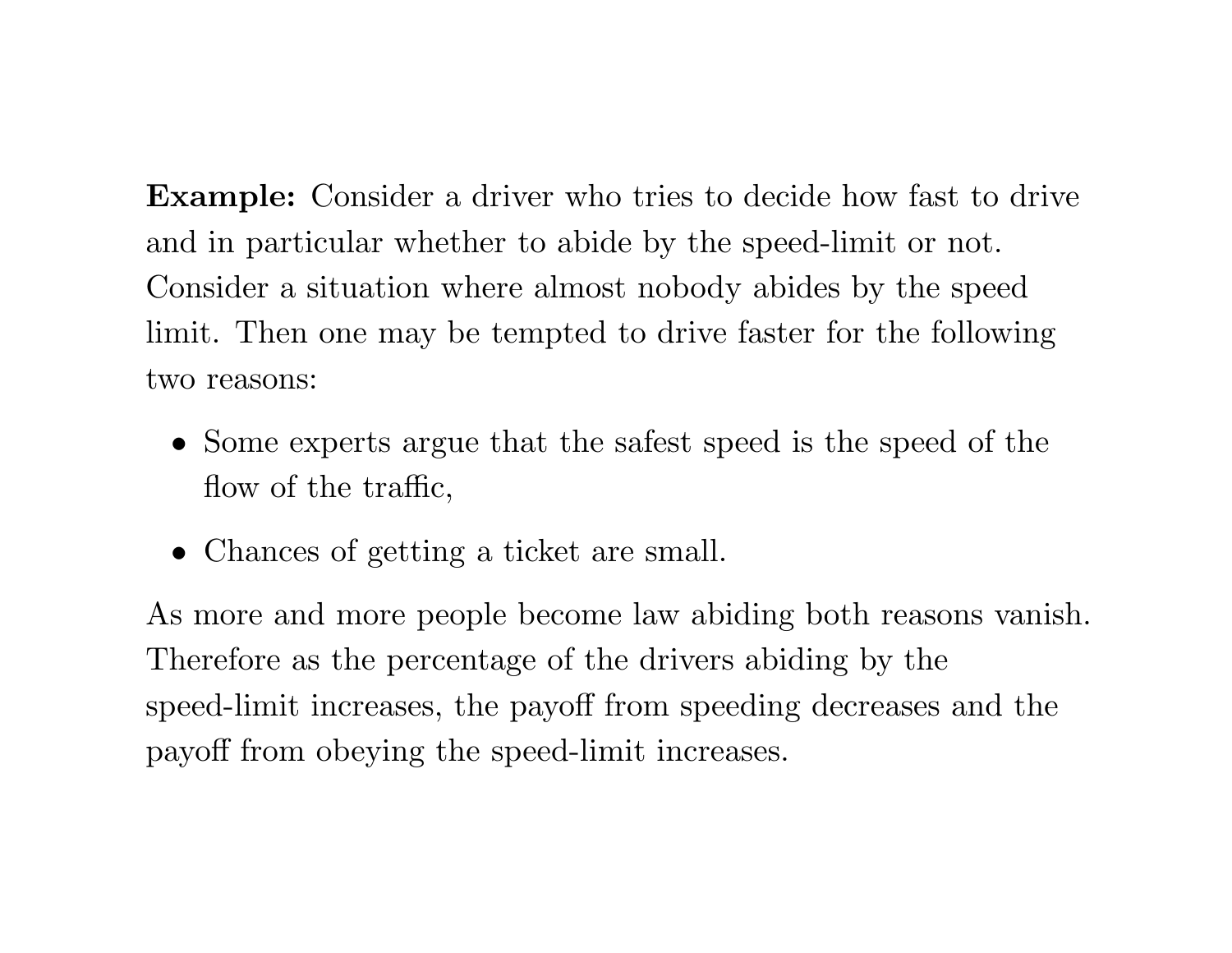

There are three equilibria:

- 1. Everyone obeys the speed-limit,
- 2. Everyone speeds,
- 3. A mixed equilibrium (at the intersection).